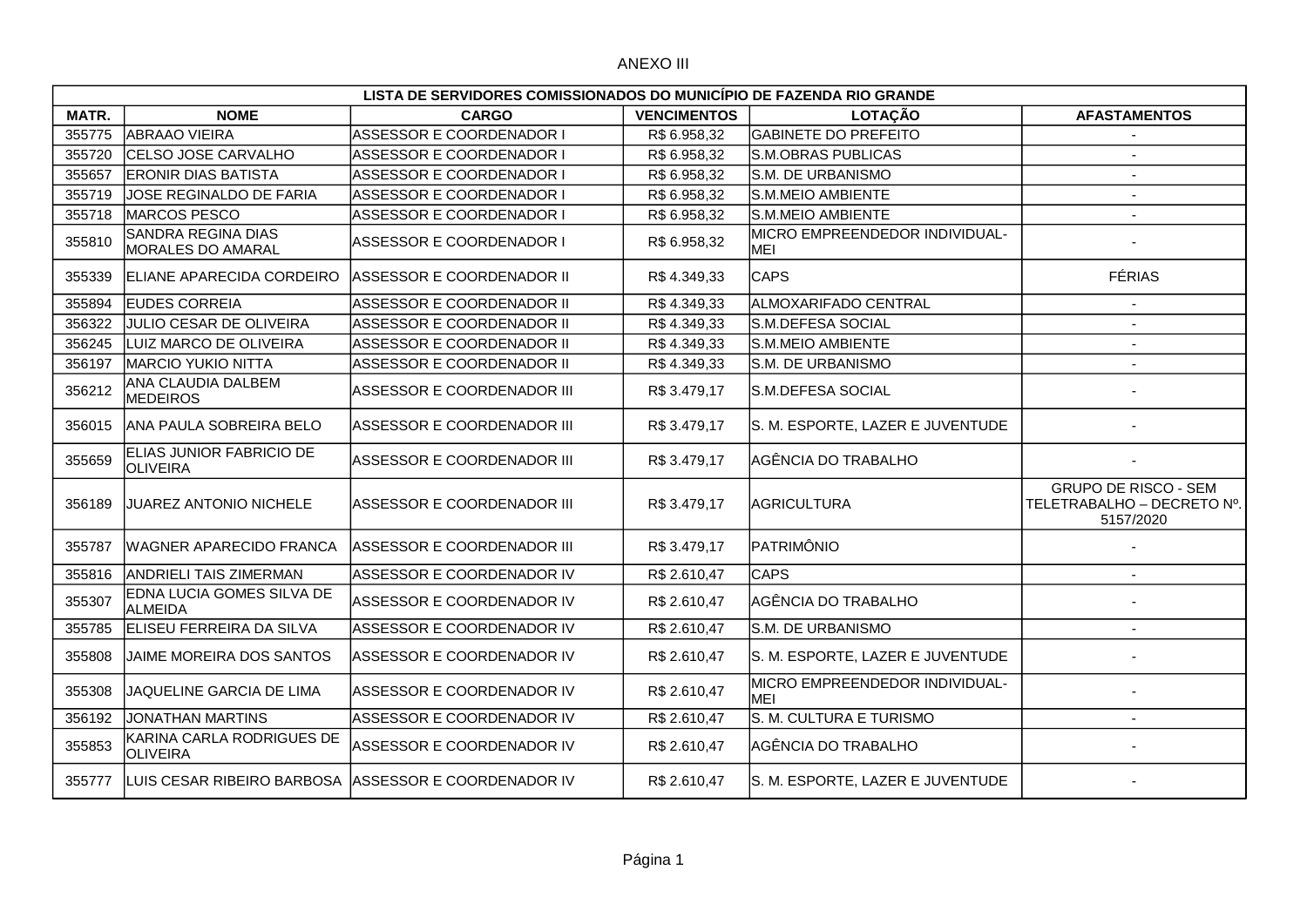## ANEXO III

| 355873 | ZILDA APARECIDA GAMA<br><b>BARBOSA</b>           | ASSESSOR E COORDENADOR IV                                                      | R\$ 2.610,47 | AGÊNCIA DO TRABALHO                          | <b>GRUPO DE RISCO - SEM</b><br>TELETRABALHO - DECRETO Nº.<br>5157/2020 |
|--------|--------------------------------------------------|--------------------------------------------------------------------------------|--------------|----------------------------------------------|------------------------------------------------------------------------|
| 355877 | ANA CLAUDIA PRESTES DE<br><b>MEDEIROS</b>        | ASSESSOR E COORDENADOR V                                                       | R\$ 1.740,33 | S.M.MEIO AMBIENTE                            |                                                                        |
| 353975 | CLAUDIO LUIS DOS SANTOS<br><b>RIBEIRO</b>        | ASSESSOR E COORDENADOR V                                                       | R\$ 1.740,33 | ABRIGO INSTITUCIONAL PARA<br>PESSOAS ADULTAS | <b>FÉRIAS</b>                                                          |
| 355813 | <b>DIOGO PEREIRA DA SILVA</b>                    | ASSESSOR E COORDENADOR V                                                       | R\$ 1.740,33 | <b>CONSELHO TUTELAR</b>                      |                                                                        |
| 358376 | <b>DIORGENES FERREIRA DE</b><br>PAULA JUNIOR     | ASSESSOR TÉCNICO I E<br>COORDENADOR I- SEC.MUN. DE OB                          | R\$ 6.958,32 | <b>S.M.OBRAS PUBLICAS</b>                    |                                                                        |
| 358036 | JENNIFER DE OLIVEIRA DA<br><b>SILVA</b>          | <b>ASSESSOR TÉCNICO I E</b><br>COORDENADOR I- SEC.MUN. DE OB                   | R\$ 6.958,32 | <b>S.M.OBRAS PUBLICAS</b>                    |                                                                        |
| 357932 | <b>CHRYSTOPHER LEMOS DOS</b><br><b>SANTOS</b>    | <b>ASSESSOR TÉCNICO I E</b><br>COORDENADOR I- SMA                              | R\$ 6.958,32 | TECNOLOGIA DA INFORMAÇÃO                     |                                                                        |
| 356210 | FERNANDO HENRIQUE DOS<br><b>SANTOS</b>           | ASSESSOR TÉCNICO I E<br>COORDENADOR I- SMA                                     | R\$ 6.958,32 | COMPRAS E LICITAÇÕES                         |                                                                        |
| 357043 | <b>LUCIANO LANG</b>                              | <b>ASSESSOR TÉCNICO I E</b><br>COORDENADOR I- SMA                              | R\$ 6.958,32 | S.M.MEIO AMBIENTE                            |                                                                        |
| 356367 | RICARDO CORDEIRO JUNIOR                          | ASSESSOR TÉCNICO I E<br>COORDENADOR I- SMCS                                    | R\$ 6.958,32 | S.M.DEFESA SOCIAL                            |                                                                        |
| 356366 | <b>GERALDO CESAR DE OLIVEIRA</b><br><b>VIANA</b> | <b>ASSESSOR TÉCNICO I E</b><br><b>COORDENADOR I- SMS</b>                       | R\$ 6.958,32 | ATENÇÃO BÁSICA                               |                                                                        |
| 358447 | VAGNER JOSE DA COSTA                             | <b>ASSESSOR TÉCNICO I E</b><br>COORDENADOR I- SMS                              | R\$ 6.958,32 | UPA ADMINISTRATIVO                           |                                                                        |
| 358266 | JOCINEI RODRIGUES DA SILVA                       | ASSESSOR TÉCNICO II E<br>COORDENADOR II SEC. MUN. DE<br>PLANEJA                | R\$4.349,33  | <b>FROTAS</b>                                |                                                                        |
| 358446 | DAYANNE CATHERINE WOZHIAK<br><b>DE LIMA</b>      | ASSESSOR TÉCNICO II E<br>COORDENADOR II- COMUN. SOCIAL                         | R\$4.349,33  | SEC. MUN. DE COMUNICAÇÃO SOCIAL              |                                                                        |
| 358420 | <b>FLAVIO PETERS BAIRROS</b>                     | <b>ASSESSOR TÉCNICO II E</b><br>COORDENADOR II- COMUN. SOCIAL                  | R\$4.349,33  | SEC. MUN. DE COMUNICAÇÃO SOCIAL              |                                                                        |
| 358377 | LUIS FELIPE TIAGO MELO                           | ASSESSOR TÉCNICO II E<br>COORDENADOR II- COMUN. SOCIAL                         | R\$4.349,33  | SEC. MUN. DE COMUNICAÇÃO SOCIAL              |                                                                        |
| 358452 | MARCIA ANDREIA BUBULA                            | <b>ASSESSOR TÉCNICO II E</b><br>COORDENADOR II- SEC .MUN. DE<br><b>SAUDE</b>   | R\$4.349,33  | DIVISÃO DE ATENÇÃO A SAÚDE<br>PRIMÁRIA       |                                                                        |
| 358410 | <b>OLGA MARIA HOPPE</b>                          | <b>ASSESSOR TÉCNICO II E</b><br>COORDENADOR II- SEC .MUN. DE<br><b>SAUDE</b>   | R\$4.349,33  | <b>UPA ENFERMAGEM</b>                        |                                                                        |
| 358415 | DINALDO PINTO DA SILVEIRA                        | <b>ASSESSOR TÉCNICO II E</b><br>COORDENADOR II- SEC. MUN DO<br><b>TRABALHO</b> | R\$4.349,33  | MICRO EMPREENDEDOR INDIVIDUAL-<br>MEI        |                                                                        |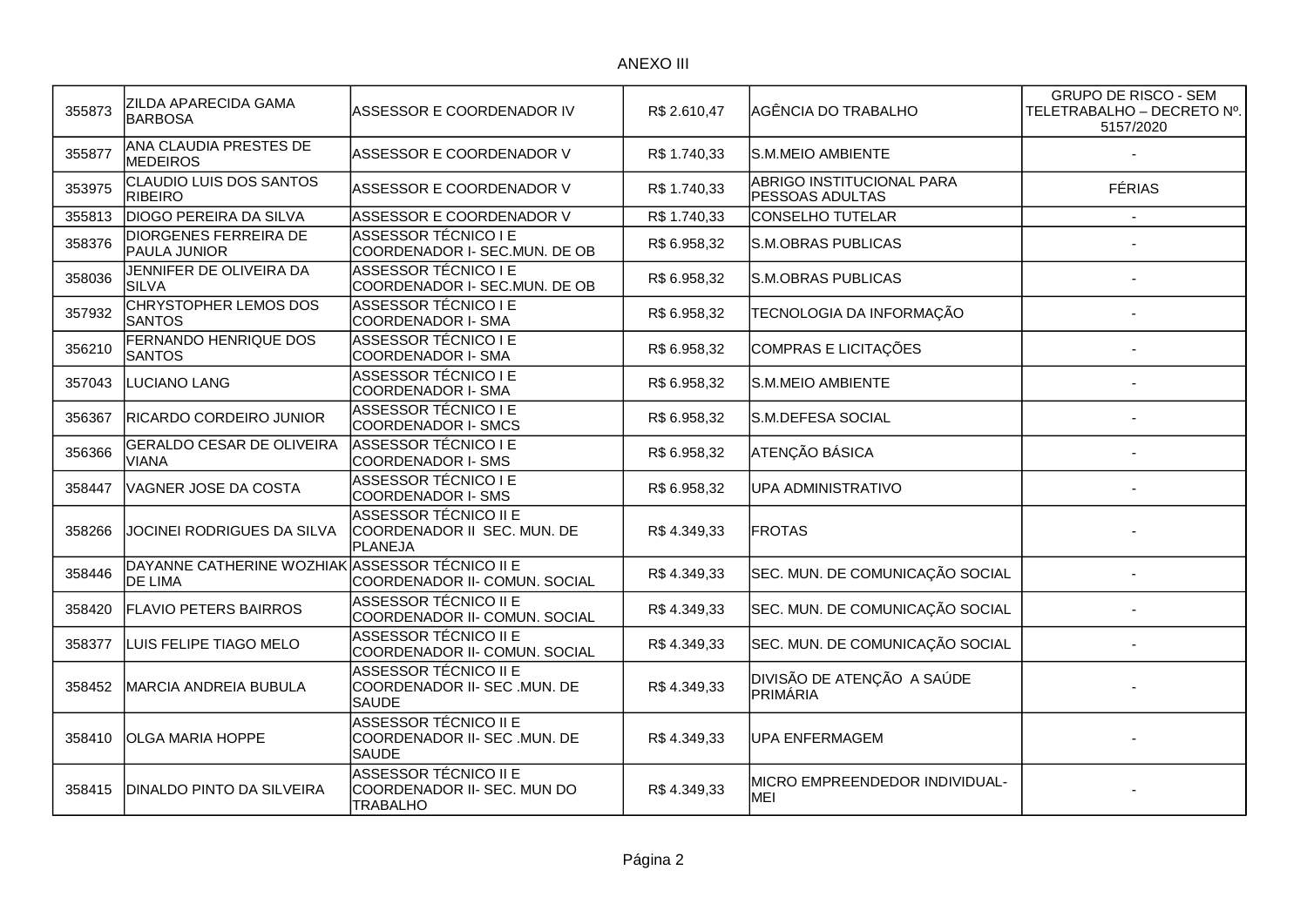| <b>LURDES RODRIGUES</b>                     | ASSESSOR TÉCNICO II E<br>COORDENADOR II- SEC. MUN DO<br><b>TRABALHO</b>        | R\$4.349,33  | CENTRO DE INTEGRAÇÃO<br><b>PROFISSIONAL CIP</b> |                                                       |
|---------------------------------------------|--------------------------------------------------------------------------------|--------------|-------------------------------------------------|-------------------------------------------------------|
| RONDINELI KAROL PEREIRA                     | ASSESSOR TÉCNICO II E<br>COORDENADOR II- SEC. MUN DO<br><b>TRABALHO</b>        | R\$4.349,33  | MICRO EMPREENDEDOR INDIVIDUAL-<br>MEI           |                                                       |
| <b>GILEADY DA SILVA NEVES</b>               | <b>ASSESSOR TÉCNICO II E</b><br>COORDENADOR II- SEC. MUN. DE<br><b>URBANIS</b> | R\$4.349,33  | S.M. DE URBANISMO                               |                                                       |
| JHONATAN WILLIAN PEREIRA                    | ASSESSOR TÉCNICO II E<br>COORDENADOR II- SEC. MUN. DE<br>URBANIS               | R\$4.349,33  | S.M. DE URBANISMO                               |                                                       |
| ALDAIR APARECIDO DE<br><b>ANDRADE</b>       | ASSESSOR TÉCNICO II E<br>COORDENADOR II-SEC. MUN DO<br><b>ESPORTE E</b>        | R\$4.349,33  | S. M. ESPORTE, LAZER E JUVENTUDE                |                                                       |
| <b>WAGNER JOSE CUTAS</b>                    | ASSESSOR TÉCNICO II E<br>COORDENADOR II-SEC. MUN DO<br>ESPORTE E               | R\$4.349,33  | S. M. ESPORTE, LAZER E JUVENTUDE                |                                                       |
| <b>GILSEMAR PEREIRA</b>                     | ASSESSOR TÉCNICO III E<br>COORDENADOR III- COMUN. SOCIAL                       | R\$ 3.479,17 | SEC. MUN. DE COMUNICAÇÃO SOCIAL                 |                                                       |
| <b>HELIEL DA ROSA</b>                       | ASSESSOR TÉCNICO III E<br>COORDENADOR III- COMUN. SOCIAL                       | R\$ 3.479,17 | SEC. MUN. DE COMUNICAÇÃO SOCIAL                 |                                                       |
| CLAUDEMIR CARVALHO                          | ASSESSOR TÉCNICO III E<br>COORDENADOR III- SEC MUN. DE<br><b>CULTUR</b>        | R\$ 3.479,17 | S. M. CULTURA E TURISMO                         |                                                       |
| MARIELI DE SOUZA BUENO                      | ASSESSOR TÉCNICO III E<br>COORDENADOR III- SEC. MUN. ASSIT. S                  | R\$ 3.479,17 | S.M.ASSISTENCIA SOCIAL                          |                                                       |
| <b>IBRUNA GABRIELA ALVES</b>                | ASSESSOR TÉCNICO III E<br>COORDENADOR III- SEC. MUN. DA<br><b>MULHE</b>        | R\$ 3.479,17 | <b>S.M DA MULHER</b>                            |                                                       |
| MEYRIELLI LAGE NASCIMENTO<br><b>GARNICA</b> | <b>ASSESSOR TÉCNICO III E</b><br>COORDENADOR III- SEC. MUN. DA<br>MULHE        | R\$3.479,17  | <b>S.M DA MULHER</b>                            | PRORROGAÇÃO LICENÇA-<br>MATERNIDADE - LEI 11.770/2008 |
| ROBERTO ALVES DE ANDRADE                    | ASSESSOR TÉCNICO III E<br>COORDENADOR III- SEC. MUN. DE<br><b>GOVER</b>        | R\$ 3.479,17 | S.M. DE GOVERNO                                 |                                                       |
| <b>FAGNER CAMPOS PEREIRA</b>                | <b>ASSESSOR TÉCNICO III E</b><br>COORDENADOR III- SEC. MUN. DE<br><b>MEIO</b>  | R\$ 3.479,17 | <b>S.M.MEIO AMBIENTE</b>                        |                                                       |
| CLODOALDO APARECIDO<br><b>SIQUEIRA</b>      | ASSESSOR TÉCNICO III E<br>COORDENADOR III- SEC. MUN. DE<br>URBAN               | R\$3.479,17  | S.M. DE URBANISMO                               |                                                       |
|                                             |                                                                                |              |                                                 |                                                       |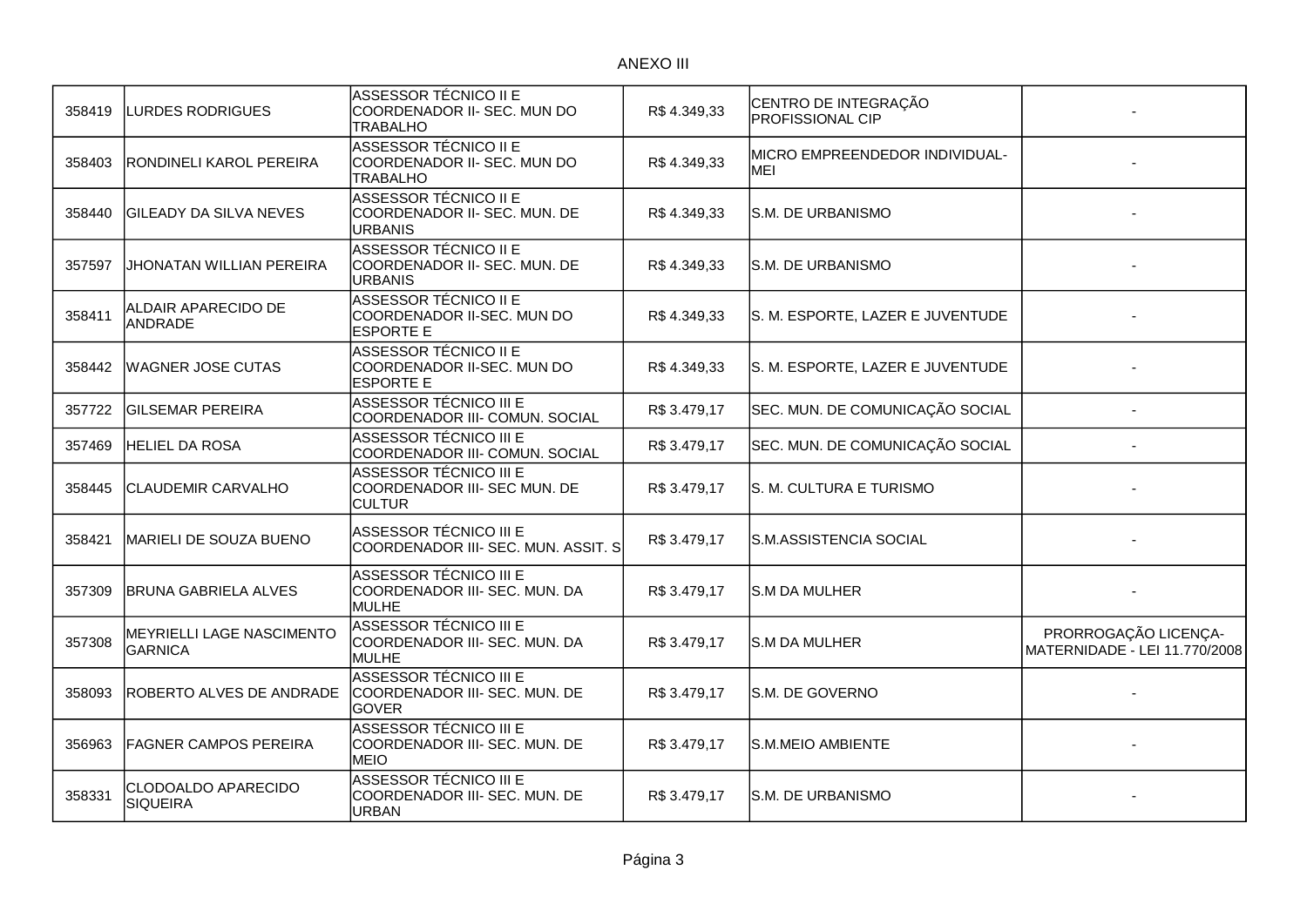| 357721 | ELIANE REGINA MENDES DOS<br><b>ANJOS</b>        | ASSESSOR TÉCNICO III E<br>COORDENADOR III- SEC. MUN. PLAN. E          | R\$3.479,17  | S.M.PLANEJAMENTO E FINANÇAS |  |
|--------|-------------------------------------------------|-----------------------------------------------------------------------|--------------|-----------------------------|--|
| 358406 | DÉBORA DO ROCIO DE CHAVES                       | ASSESSOR TÉCNICO III E<br>COORDENADOR III-SEC. MUN. DO<br>TRABAL      | R\$ 3.479,17 | <b>DOCUMENTAÇÃO</b>         |  |
| 358425 | <b>ANDRE LUIZ SILVEIRA</b>                      | <b>ASSESSOR TÉCNICO III E</b><br>COORDENADOR III-SEC.MUN. DE<br>SAÙDE | R\$ 3.479,17 | <b>UPA ADMINISTRATIVO</b>   |  |
| 358422 | JONATHAN NERES FERREIRA<br><b>DA SILVA</b>      | ASSESSOR TÉCNICO III E<br>COORDENADOR III-SEC.MUN. DE<br><b>SAÚDE</b> | R\$3.479,17  | UPA ADMINISTRATIVO          |  |
| 357471 | <b>MAIRA LANGARO</b>                            | <b>ASSESSOR TÉCNICO III E</b><br>COORDENADOR III-SEC.MUN. DE<br>SAÚDE | R\$ 3.479,17 | <b>CAPS</b>                 |  |
| 357470 | PHALOMA APARECIDA PEREIRA<br><b>BARBOSA</b>     | ASSESSOR TÉCNICO III E<br>COORDENADOR III-SEC.MUN. DE<br>SAÚDE        | R\$3.479,17  | <b>UPA ADMINISTRATIVO</b>   |  |
| 358455 | <b>FRANCIANE KLINGESTRON DA</b><br><b>SILVA</b> | ASSESSOR TÉCNICO IV E<br>COORDENADOR IV- SEC. MUN DE<br><b>SAÚDE</b>  | R\$ 2.610,47 | UPA ADMINISTRATIVO          |  |
| 358400 | JOSE ADMIR DOS SANTOS                           | <b>ASSESSOR TÉCNICO IVE</b><br>COORDENADOR IV- SEC. MUN DE<br>SAÚDE   | R\$ 2.610,47 | LOGÍSTICA                   |  |
| 356649 | EDUARDO DUARTE<br><b>SCHEIVARASKI</b>           | ASSESSOR TÉCNICO IV E<br>COORDENADOR IV- SEC. MUN. DE ADM             | R\$ 2.610,47 | <b>COMPRAS E LICITAÇÕES</b> |  |
| 356983 | MAURO CESAR BARBOSA                             | ASSESSOR TÉCNICO IV E<br>COORDENADOR IV- SEC. MUN. DE ADM             | R\$ 2.610,47 | S.M. DE GOVERNO             |  |
| 358449 | <b>NICOLLAS ERIK DA SILVA</b>                   | ASSESSOR TÉCNICO IV E<br>COORDENADOR IV- SEC. MUN. DE ADM             | R\$ 2.610,47 | ALMOXARIFADO CENTRAL        |  |
| 357042 | <b>PATRICIA DA ROSA SOARES</b>                  | ASSESSOR TÉCNICO IV E<br>COORDENADOR IV- SEC. MUN. DE ADM             | R\$ 2.610,47 | S.M.ASSISTENCIA SOCIAL      |  |
| 358384 | SIBELLI CRISTINA SABINO<br>KODASKI DE OLIVEIRA  | ASSESSOR TÉCNICO IV E<br>COORDENADOR IV- SEC. MUN. DE ADM             | R\$ 2.610,47 | ARRECADAÇÃO                 |  |
| 358404 | ALAN GALVÃO DOS SANTOS                          | ASSESSOR TÉCNICO IVE<br>COORDENADOR IV- SEC. MUN. DE<br>ASSIT.        | R\$ 2.610,47 | S.M.ASSISTENCIA SOCIAL      |  |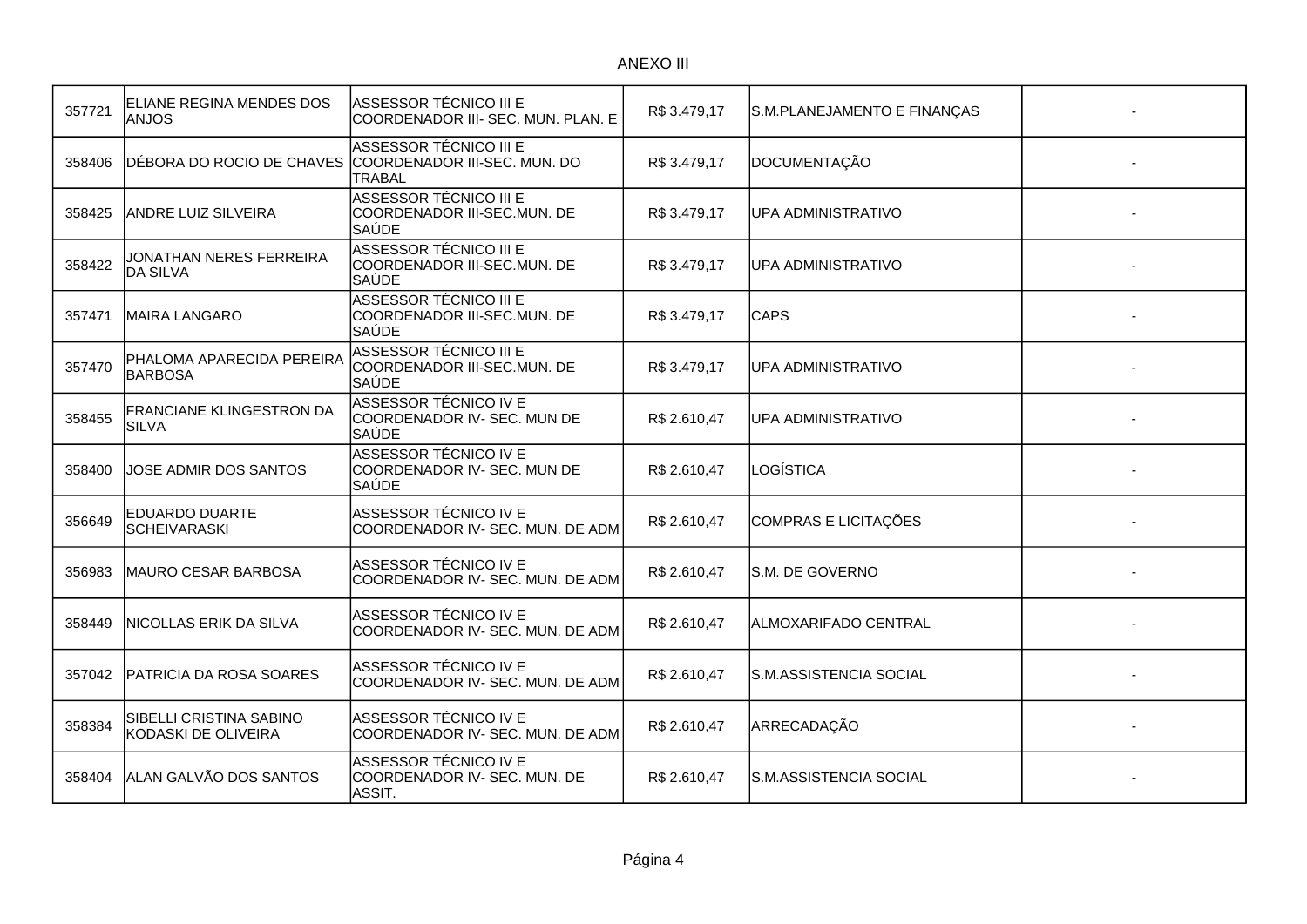| 357514 | <b>FRANCIELE FARIAS COITO</b>                   | ASSESSOR TÉCNICO IV E<br>COORDENADOR IV- SEC. MUN. DE<br>ASSIT.                                     | R\$ 2.610,47 | S.M.ASSISTENCIA SOCIAL                          |  |
|--------|-------------------------------------------------|-----------------------------------------------------------------------------------------------------|--------------|-------------------------------------------------|--|
| 357717 | <b>PAULO CHEVONICA</b>                          | <b>ASSESSOR TÉCNICO IVE</b><br>COORDENADOR IV- SEC. MUN. DE<br>ASSIT.                               | R\$ 2.610,47 | S.M.ASSISTENCIA SOCIAL                          |  |
| 358105 | JHONATAN MARIANO GOMES                          | ASSESSOR TÉCNICO IV E<br>COORDENADOR IV- SEC. MUN. DE<br><b>GOVERNO</b>                             | R\$ 2.610,47 | S.M. DE GOVERNO                                 |  |
| 358439 | LUCAS EVANDRO GUILEN<br>OLIVEIRA                | <b>ASSESSOR TÉCNICO IVE</b><br>COORDENADOR IV- SEC. MUN. DE<br><b>GOVERNO</b>                       | R\$ 2.610,47 | <b>FAZTRANS</b>                                 |  |
| 358414 | <b>ANDERSON PILATTI COUTO</b>                   | ASSESSOR TÉCNICO IV E<br>COORDENADOR IV- SEC. MUN. DE<br><b>MEIO AM</b>                             | R\$ 2.610,47 | S.M.MEIO AMBIENTE                               |  |
| 358265 | DOUGLAS JOSE LOURENÇO                           | ASSESSOR TÉCNICO IV E<br>COORDENADOR IV- SEC. MUN. DE<br><b>MEIO AM</b>                             | R\$ 2.610,47 | S.M.MEIO AMBIENTE                               |  |
| 356961 | RAFAEL ROBERTO SANTANA                          | ASSESSOR TÉCNICO IVE<br>COORDENADOR IV- SEC. MUN. DE<br><b>OBRAS</b>                                | R\$ 2.610,47 | <b>FAZTRANS</b>                                 |  |
| 358443 | JOÃO EDUARDO CAMPOS                             | ASSESSOR TÉCNICO IV E<br>COORDENADOR IV- SEC. MUN. DE<br><b>URBANIS</b>                             | R\$ 2.610,47 | ILUMINAÇÃO PÚBLICA                              |  |
| 358401 | ROSANA TERESINHA DE<br><b>SIQUEIRA</b>          | ASSESSOR TÉCNICO IVE<br>COORDENADOR IV- SEC. MUN. DO<br><b>ESPORTE</b>                              | R\$ 2.610,47 | S. M. ESPORTE, LAZER E JUVENTUDE                |  |
| 358402 | <b>WALAFFER FABRICIO MATZKE</b>                 | ASSESSOR TÉCNICO IV E<br>COORDENADOR IV- SEC. MUN. DO<br><b>ESPORTE</b>                             | R\$ 2.610,47 | S. M. ESPORTE, LAZER E JUVENTUDE                |  |
| 356648 |                                                 | ASSESSOR TÉCNICO IV E<br>DULCILEIA CARLOS DE ALMEIDA COORDENADOR IV- SEC. MUN. DO<br><b>TRABALH</b> | R\$ 2.610,47 | CENTRO DE INTEGRAÇÃO<br><b>PROFISSIONAL CIP</b> |  |
| 358268 | MAYRA MARYANE MOLÃO                             | <b>ASSESSOR TÉCNICO IV E</b><br>COORDENADOR IV- SEC. MUN. DO<br><b>TRABALH</b>                      | R\$ 2.610,47 | AGÊNCIA DO TRABALHO                             |  |
| 357692 | MARCOS PAULO DAMMSKI                            | <b>ASSESSOR TÉCNICO IV E</b><br>COORDENADOR IV-SEC. MUN CULT. E<br><b>TURI</b>                      | R\$ 2.610,47 | S. M. CULTURA E TURISMO                         |  |
| 358090 | MAYNARA APARECIDA<br><b>DRUNOSKI DOS SANTOS</b> | ASSESSOR TÉCNICO V E<br>COORDENADOR V - SEC. MUN.<br>PLANEJAMENT                                    | R\$1.740,33  | S.M.PLANEJAMENTO URBANO                         |  |
|        |                                                 |                                                                                                     |              |                                                 |  |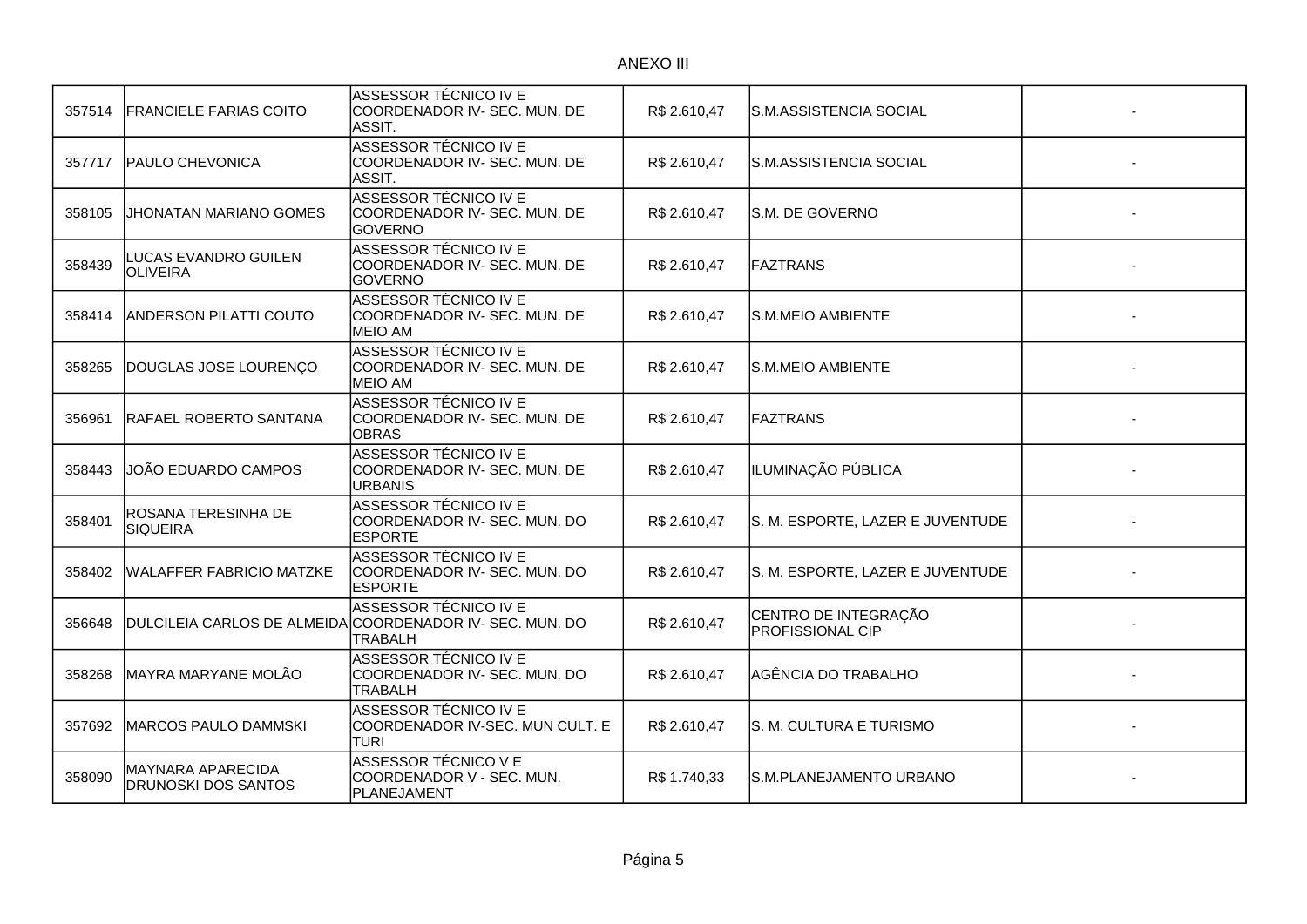| 357700 | <b>VINICIUS MELO DE CASTRO</b>                                  | ASSESSOR TÉCNICO V E<br>COORDENADOR V - SEC. MUN.<br>PLANEJAMENT                                      | R\$ 1.740,33 | S.M.EDUCAÇAO                    |  |
|--------|-----------------------------------------------------------------|-------------------------------------------------------------------------------------------------------|--------------|---------------------------------|--|
| 357694 | <b>WELITON DE RAMOS MUNHOZ</b>                                  | ASSESSOR TÉCNICO V E<br>COORDENADOR V- GABINETE DO<br><b>PREFEITO</b>                                 | R\$ 1.740,33 | <b>GABINETE DO PREFEITO</b>     |  |
| 357697 | ROBERTA MARIA DO<br><b>SACRAMENTO E DE JESUS</b>                | ASSESSOR TÉCNICO V E<br>COORDENADOR V- PROCURADORIA<br>GERAL                                          | R\$1.740,33  | PROCURADORIA GERAL DO MUNICÍPIO |  |
| 357695 | <b>ALEKS TIZON BAUNGROTZ</b>                                    | ASSESSOR TÉCNICO V E<br>COORDENADOR V- SEC. MUN CULT. E<br><b>TURIS</b>                               | R\$ 1.740,33 | S. M. CULTURA E TURISMO         |  |
| 358391 | ADRIANE APARECIDA DA LUZ<br><b>HERMES</b>                       | ASSESSOR TÉCNICO V E<br>COORDENADOR V- SEC. MUN DE<br>OBRAS                                           | R\$1.740,33  | <b>S.M.OBRAS PUBLICAS</b>       |  |
| 358029 |                                                                 | <b>ASSESSOR TÉCNICO V E</b><br>JOÃO RAFAEL DE LIMA MARTINS COORDENADOR V- SEC. MUN DE<br><b>OBRAS</b> | R\$1.740,33  | <b>S.M.OBRAS PUBLICAS</b>       |  |
| 358390 | <b>KAROLLINE RODRIGUES</b><br><b>CUSTODIO DE OLIVEIRA RIBAS</b> | ASSESSOR TÉCNICO V E<br>COORDENADOR V- SEC. MUN DE<br><b>OBRAS</b>                                    | R\$1.740,33  | S.M.OBRAS PUBLICAS              |  |
| 357951 | <b>RODRIGO DE JESUS MARTINS</b>                                 | ASSESSOR TÉCNICO V E<br>COORDENADOR V- SEC. MUN DE<br><b>OBRAS</b>                                    | R\$ 1.740,33 | <b>S.M.OBRAS PUBLICAS</b>       |  |
| 358236 | RAFAELA RODRIGUES MOREIRA                                       | <b>ASSESSOR TÉCNICO V E</b><br>COORDENADOR V- SEC. MUN. DA<br><b>MULHER</b>                           | R\$ 1.740,33 | S.M DA MULHER                   |  |
| 358034 | <b>IEDUARDO NUNES DE SOUZA</b>                                  | ASSESSOR TÉCNICO V E<br>COORDENADOR V- SEC. MUN. DE ADM.                                              | R\$1.740,33  | ARRECADAÇÃO                     |  |
| 358241 | <b>FERNANDA DE LIMA ESTEVES</b>                                 | ASSESSOR TÉCNICO V E<br>COORDENADOR V- SEC. MUN. DE ADM.                                              | R\$ 1.740,33 | <b>ASSMUF</b>                   |  |
| 357693 | IASMIN MIGLIOLI CABOCOLINO                                      | ASSESSOR TÉCNICO V E<br>COORDENADOR V- SEC. MUN. DE ADM.                                              | R\$ 1.740,33 | S.M.ADMINISTRAÇAO               |  |
| 357473 | ISABELLE RAMOS DOS SANTOS                                       | ASSESSOR TÉCNICO V E<br>COORDENADOR V- SEC. MUN. DE ADM.                                              | R\$ 1.740,33 | <b>FROTAS</b>                   |  |
| 358453 | LETICIA MONTEIRO DE<br><b>ANDRADE</b>                           | ASSESSOR TÉCNICO V E<br>COORDENADOR V- SEC. MUN. DE ADM.                                              | R\$1.740,33  | DIVISÃO DE RECURSOS HUMANOS     |  |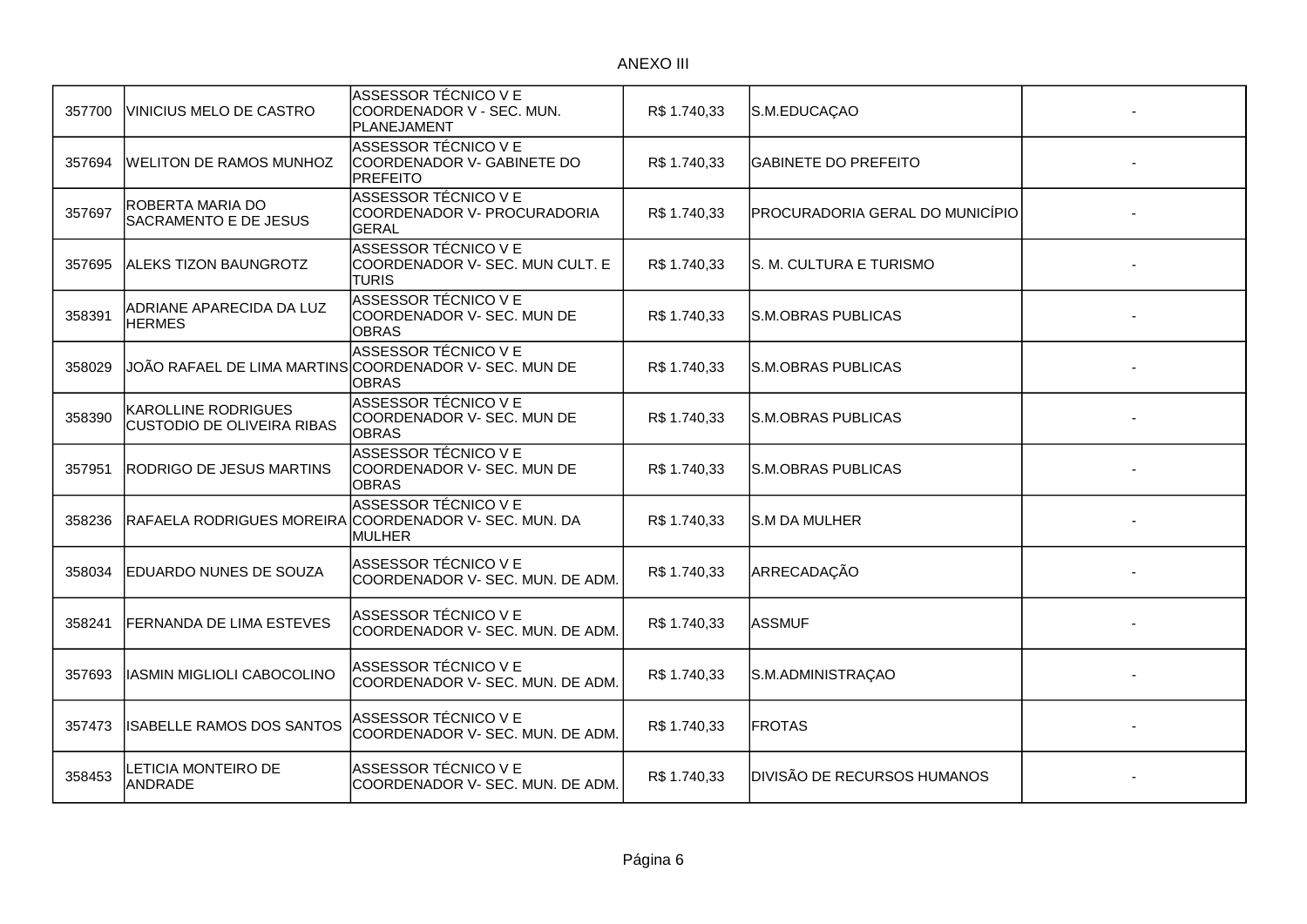| 358033 | LUANA DA SILVA TEIXEIRA                          | ASSESSOR TÉCNICO V E<br>COORDENADOR V- SEC. MUN. DE ADM.              | R\$1.740,33  | COMPRAS E LICITAÇÕES                          |  |
|--------|--------------------------------------------------|-----------------------------------------------------------------------|--------------|-----------------------------------------------|--|
| 358032 | MICHELLY APARECIDA<br><b>STEMPINHAKI</b>         | ASSESSOR TÉCNICO V E<br>COORDENADOR V- SEC. MUN. DE ADM.              | R\$1.740,33  | <b>DIVISÃO DE PERÍCIAS MÉDICAS</b>            |  |
| 358035 | SENID RAFAEL ALMEIDA SILVA                       | ASSESSOR TÉCNICO V E<br>COORDENADOR V- SEC. MUN. DE ADM.              | R\$ 1.740,33 | ARRECADAÇÃO                                   |  |
| 357616 | SUELEN MEIRA AGUIAR DE<br>OLIVEIRA               | ASSESSOR TÉCNICO V E<br>COORDENADOR V- SEC. MUN. DE ADM.              | R\$1.740,33  | COMPRAS E LICITAÇÕES                          |  |
| 358448 | MATEUS ORLEY BONETTE                             | ASSESSOR TÉCNICO V E<br>COORDENADOR V- SEC. MUN. DE<br>ASSIT. SO      | R\$1.740,33  | S.M.ASSISTENCIA SOCIAL                        |  |
| 357576 | TATIANA HARDT COLAÇO DOS<br><b>SANTOS</b>        | ASSESSOR TÉCNICO V E<br>COORDENADOR V- SEC. MUN. DE<br>IASSIT. SO     | R\$1.740,33  | <b>CASA DE PASSAGEM</b>                       |  |
| 358426 | RAFAEL DE PAULA GONÇALVES                        | ASSESSOR TÉCNICO V E<br>COORDENADOR V- SEC. MUN. DE<br><b>GOVERNO</b> | R\$1.740,33  | <b>FAZTRANS</b>                               |  |
| 358423 | ANA CRISTINE BUENO FRANCO                        | ASSESSOR TÉCNICO V E<br>COORDENADOR V- SEC. MUN. DE<br><b>SAÚDE</b>   | R\$1.740,33  | S.M.SAUDE                                     |  |
| 358375 | BRUNO LUIZ DE OLIVEIRA                           | ASSESSOR TÉCNICO V E<br>COORDENADOR V- SEC. MUN. DE<br>SAÚDE          | R\$ 1.740,33 | UPA ADMINISTRATIVO                            |  |
| 358438 | <b>DEBORA CRISTIANE MORAIS</b><br><b>CORREIA</b> | ASSESSOR TÉCNICO V E<br>COORDENADOR V- SEC. MUN. DE<br>SAÚDE          | R\$1.740,33  | <b>UPA ADMINISTRATIVO</b>                     |  |
| 358450 | INES COLAÇO DOS SANTOS                           | ASSESSOR TÉCNICO V E<br>COORDENADOR V- SEC. MUN. DE<br>SAÚDE          | R\$1.740,33  | UPA ADMINISTRATIVO                            |  |
| 358431 | <b>MARCELO HENRIQUE</b><br>LARANGEIRA            | <b>ASSESSOR TÉCNICO V E</b><br>COORDENADOR V- SEC. MUN. DE<br>SAÚDE   | R\$1.740,33  | lS.M.SAUDE                                    |  |
| 358368 | PABLO DAMASIO DA SILVA<br>LOURENÇO               | ASSESSOR TÉCNICO V E<br>COORDENADOR V- SEC. MUN. DE<br>SAÚDE          | R\$1.740,33  | DIVISÃO DE ATENÇÃO A SAÚDE<br><b>PRIMÁRIA</b> |  |
| 357696 | <b>PAOLA CAROLINA SEIXAS</b>                     | ASSESSOR TÉCNICO V E<br>COORDENADOR V- SEC. MUN. DE<br><b>SAÚDE</b>   | R\$1.740,33  | NASF NÚCLEO DE APOIO Á SAÚDE DA<br>FAMÍLIA    |  |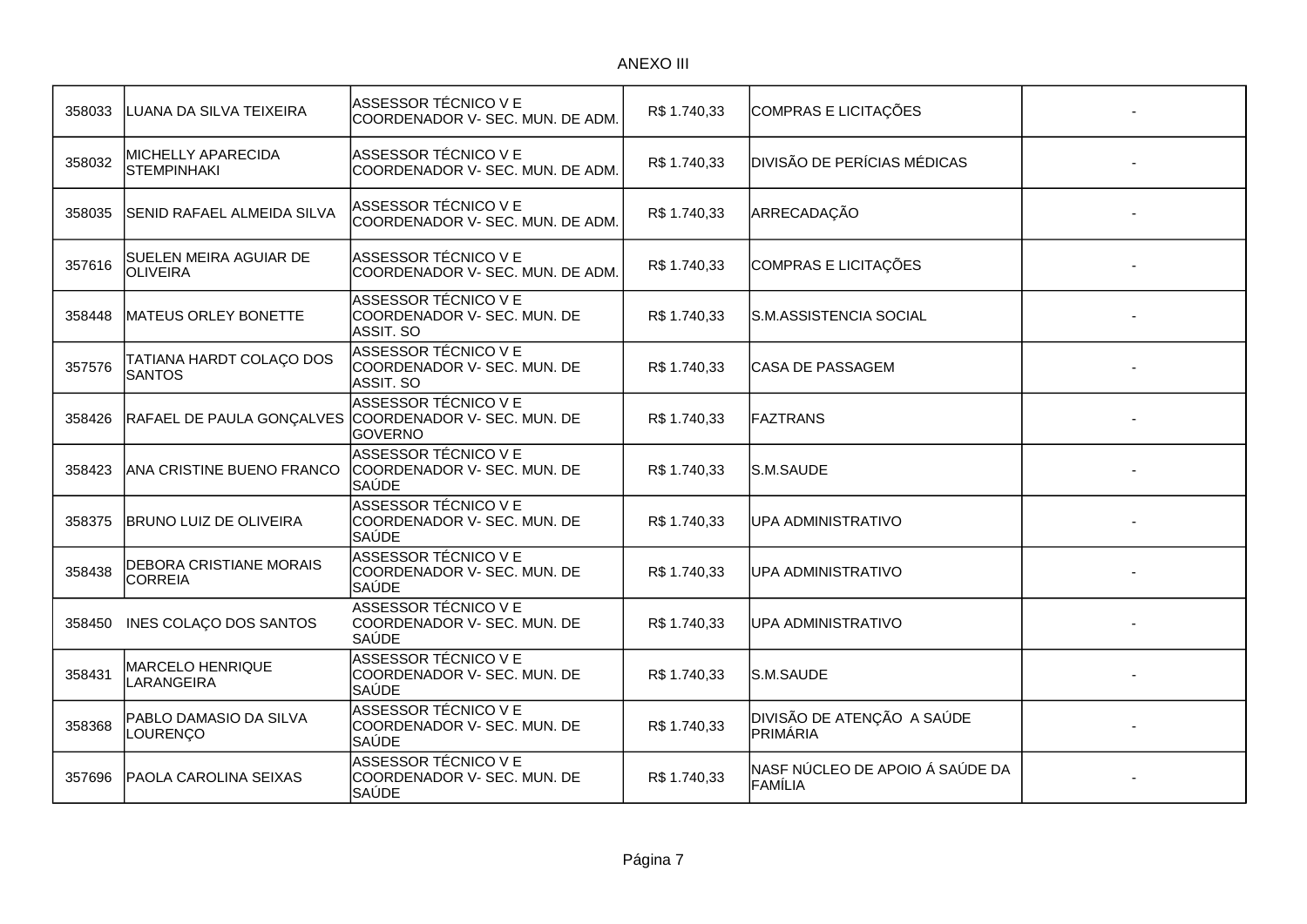| 358444 | <b>LEILA BLOOT</b>                                    | ASSESSOR TÉCNICO V E<br>COORDENADOR V- SEC. MUN. DE<br>URBANISMO                                  | R\$ 1.740,33 | S.M. DE URBANISMO                |                |
|--------|-------------------------------------------------------|---------------------------------------------------------------------------------------------------|--------------|----------------------------------|----------------|
| 357615 | CEZAR AUGUSTO DE JESUS<br><b>SOUZA</b>                | ASSESSOR TÉCNICO VE<br>COORDENADOR V- SEC. MUN. DO<br><b>ESPORTE E</b>                            | R\$1.740,33  | S. M. ESPORTE, LAZER E JUVENTUDE |                |
| 358408 | <b>GREISSY KELLY GHISI FREY</b><br><b>SCHAFHAUSER</b> | ASSESSOR TÉCNICO V E<br>COORDENADOR V- SEC. MUN. DO<br><b>ESPORTE E</b>                           | R\$1.740,33  | S. M. ESPORTE, LAZER E JUVENTUDE |                |
| 358436 |                                                       | ASSESSOR TÉCNICO V E<br>MARCILEIA APARECIDA TORRES COORDENADOR V- SEC. MUN. DO<br><b>TRABALHO</b> | R\$ 1.740,33 | S.M. TRABALHO                    |                |
| 358451 | <b>MARIA MADALENA LUCIANO</b>                         | ASSESSOR TÉCNICO V E<br>COORDENADOR V- SEC. MUN. DO<br><b>TRABALHO</b>                            | R\$ 1.740,33 | AGÊNCIA DO TRABALHO              |                |
| 358398 | DIEGO BASTOS GOETTEN                                  | ASSESSOR TÉCNICO V E<br>COORDENADOR V-SEC MUN. DE MEIO<br><b>AMBIEN</b>                           | R\$ 1.740,33 | S.M.MEIO AMBIENTE                |                |
| 358294 | <b>ANA CLAUDIA KONART</b>                             | DIRETOR DE AREA- COMUN. SOCIAL                                                                    | R\$ 6.958,32 | SEC. MUN. DE COMUNICAÇÃO SOCIAL  |                |
| 358424 | CLAUDIA REGINA DE SOUZA                               | DIRETOR DE AREA-S.M DE GOVERNO                                                                    | R\$ 6.958,32 | S.M. DE GOVERNO                  |                |
| 358374 | <b>LEANDRO WELTON LEAL</b>                            | DIRETOR DE AREA-S.M DE GOVERNO                                                                    | R\$ 6.958,32 | S.M. DE GOVERNO                  |                |
| 358357 | LUCAS RODRIGUES MOREIRA                               | DIRETOR DE AREA-S.M DE GOVERNO                                                                    | R\$ 6.958,32 | lS.M. DE GOVERNO                 |                |
| 356962 | ROSANE PAROLIN                                        | <b>DIRETOR DE AREA- SMA</b>                                                                       | R\$ 6.958,32 | ARRECADAÇÃO                      |                |
| 356206 | THAYNARA EVELINE DO PRADO                             | <b>DIRETOR DE AREA- SMA</b>                                                                       | R\$ 6.958,32 | S.M.ADMINISTRAÇAO                |                |
| 358293 | PEDRO VICENTE JOMEKE                                  | <b>DIRETOR DE AREA- SMT</b>                                                                       | R\$ 6.958,32 | S.M. TRABALHO                    | $\overline{a}$ |
| 358356 | CLAUDIMARA ROSA MAIOKI                                | <b>DIRETOR DE AREA-SECULT</b>                                                                     | R\$ 6.958,32 | S. M. CULTURA E TURISMO          |                |
| 358405 | SAYONARA CONCEIÇÃO<br><b>WOZHIAK</b>                  | DIRETOR DE ESPORTES E LAZER - DA                                                                  | R\$ 6.958,32 | S. M. ESPORTE, LAZER E JUVENTUDE |                |
| 355888 | <b>CASSIA JANES HERMES</b>                            | <b>DIRETOR GERAL - DG</b>                                                                         | R\$8.002,06  | S.M.ADMINISTRAÇAO                | $\overline{a}$ |
| 354874 | <b>ELI CESAR QUIRINO</b>                              | <b>DIRETOR GERAL - DG</b>                                                                         | R\$8.002,06  | S.M.DESENVOLVIMENTO ECONOMICO    |                |
| 357557 | WILLIAN BARROS DO AMARAL                              | <b>DIRETOR GERAL - DG</b>                                                                         | R\$8.002,06  | S.M. DE GOVERNO                  |                |
| 358094 | <b>CLEVERSON MASSANEIRO DE</b><br>ANDRADE             | <b>DIRETOR GERAL- COMUNICAÇÃO</b><br>SOCIAL                                                       | R\$8.002,06  | S.M. DE GOVERNO                  |                |
| 357720 | <b>CLAUDIO JOSE BRAINE</b>                            | <b>DIRETOR GERAL- S.M ASSISTENCIA</b><br><b>SOCIAL</b>                                            | R\$8.002,06  | S.M.ASSISTENCIA SOCIAL           |                |